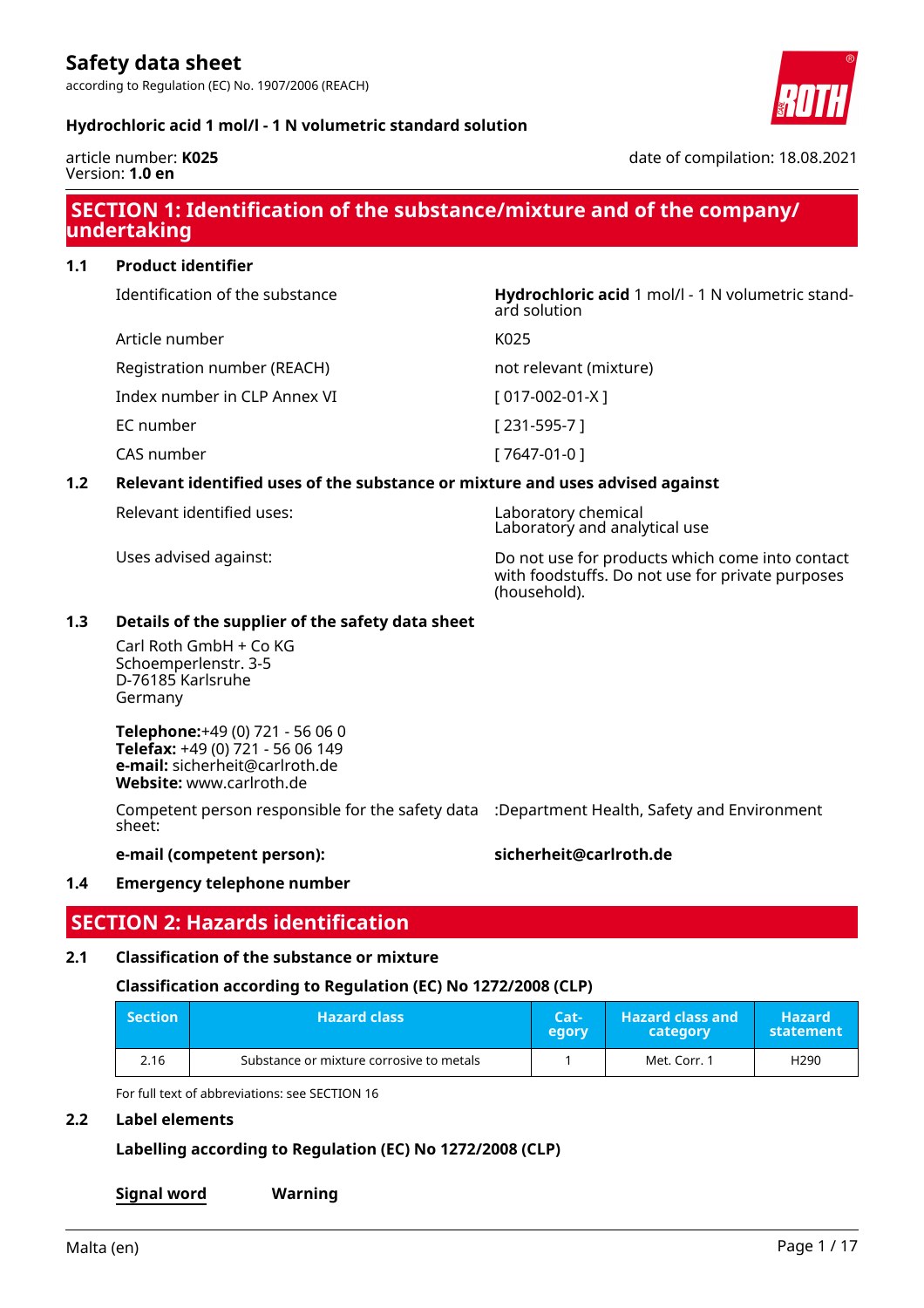

### **Hydrochloric acid 1 mol/l - 1 N volumetric standard solution**

article number: **K025**

GHS05



### **Hazard statements**

H290 May be corrosive to metals

### **Precautionary statements**

### **Precautionary statements - prevention**

P234 Keep only in original packaging

### **Precautionary statements - response**

P390 Absorb spillage to prevent material damage

### **Labelling of packages where the contents do not exceed 125 ml**

Signal word: **Warning**





### **2.3 Other hazards**

### **Results of PBT and vPvB assessment**

This mixture does not contain any substances that are assessed to be a PBT or a vPvB.

### **SECTION 3: Composition/information on ingredients**

### **3.1 Substances**

not relevant (mixture)

### **3.2 Mixtures**

### **Description of the mixture**

| Name of sub-<br>stance | <b>Identifier</b>                                                                                                                 | $Wt\%$  | <b>Classification acc. to</b><br><b>GHS</b>                                          | <b>Pictograms</b> | <b>Notes</b>                   |
|------------------------|-----------------------------------------------------------------------------------------------------------------------------------|---------|--------------------------------------------------------------------------------------|-------------------|--------------------------------|
| Hydrochloric acid  %   | CAS No<br>7647-01-0<br>EC No<br>231-595-7<br>Index No<br>$017 - 002 - 01 - X$<br>REACH Reg. No<br>01-2119484862-<br>$27 - x$ $xx$ | $3 - 4$ | Met. Corr. 1 / H290<br>Skin Corr. 1B / H314<br>Eye Dam. 1 / H318<br>STOT SE 3 / H335 | 工業                | B(a)<br>GHS-HC<br><b>IOELV</b> |

#### **Notes**

B(a): The classification refers to an aqueous solution

GHS-HC: Harmonised classification (the classification of the substance corresponds to the entry in the list according to 1272/ 2008/EC, Annex VI)

IOELV: Substance with a community indicative occupational exposure limit value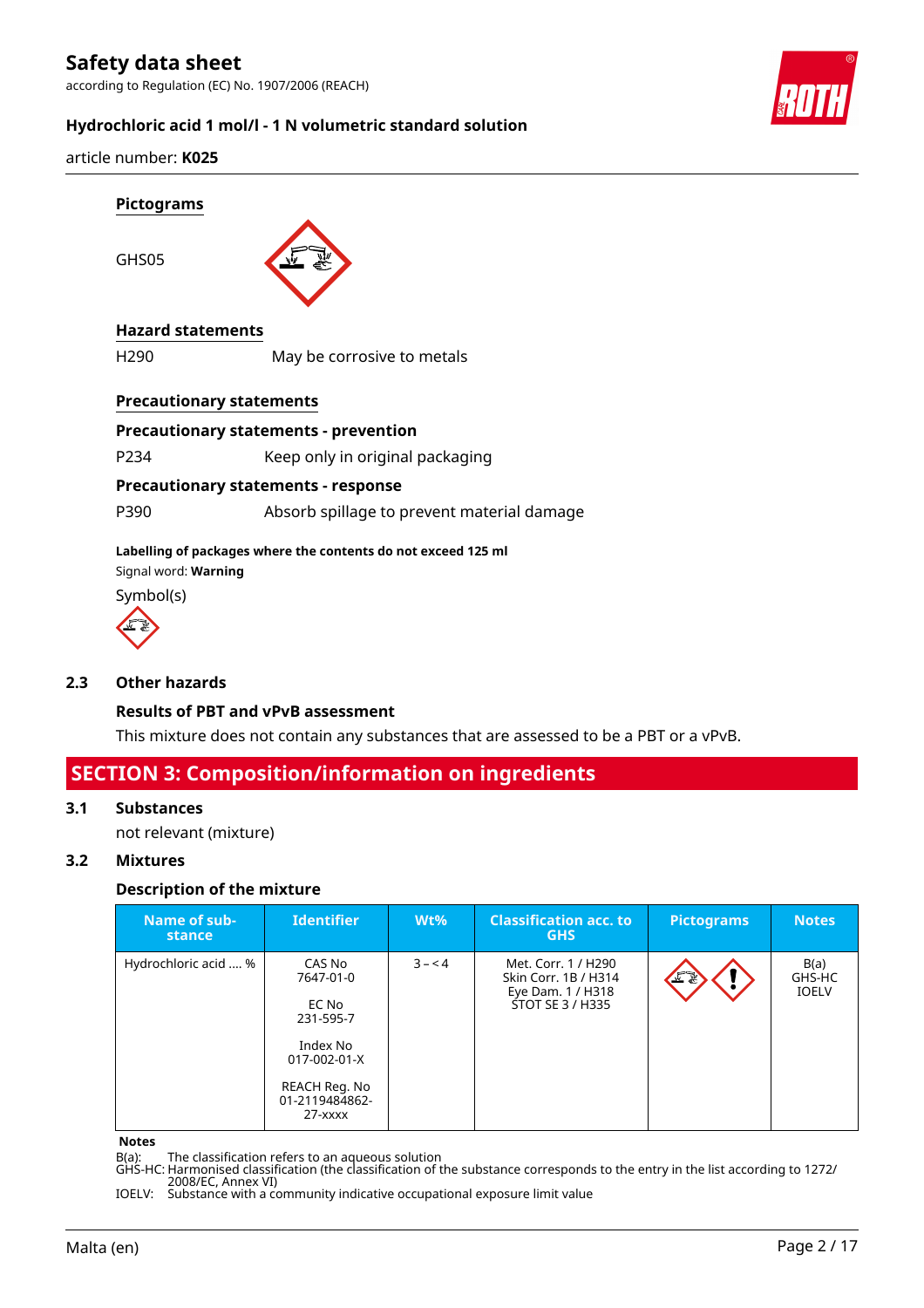according to Regulation (EC) No. 1907/2006 (REACH)



### **Hydrochloric acid 1 mol/l - 1 N volumetric standard solution**

### article number: **K025**

| Name of sub-<br>stance  | Identifier                                                            | <b>Specific Conc. Limits</b>                                                                                                                                                                                                  | <b>M-Factors</b> | <b>ATE</b> | <b>Exposure</b><br><b>route</b> |
|-------------------------|-----------------------------------------------------------------------|-------------------------------------------------------------------------------------------------------------------------------------------------------------------------------------------------------------------------------|------------------|------------|---------------------------------|
| Hydrochloric<br>acid  % | CAS No<br>7647-01-0<br>EC No<br>231-595-7<br>Index No<br>017-002-01-X | Met. Corr. 1; H290: $C \ge 0.1$ %<br>Skin Corr. 1B; H314: C ≥ 25 %<br>Skin Irrit. 2: H315: 10 % $\leq$ C < 25 %<br>Eye Dam. 1; H318: $C \ge 25%$<br>Eye Irrit. 2; H319: 10 % $\leq$ C < 25 %<br>STOT SE 3: H335: $C \ge 10\%$ |                  |            |                                 |

For full text of abbreviations: see SECTION 16

# **SECTION 4: First aid measures**

### **4.1 Description of first aid measures**



### **General notes**

Take off contaminated clothing.

### **Following inhalation**

Provide fresh air. In all cases of doubt, or when symptoms persist, seek medical advice.

#### **Following skin contact**

Rinse skin with water/shower. In all cases of doubt, or when symptoms persist, seek medical advice.

#### **Following eye contact**

Rinse cautiously with water for several minutes. In all cases of doubt, or when symptoms persist, seek medical advice.

#### **Following ingestion**

Rinse mouth. Call a doctor if you feel unwell.

### **4.2 Most important symptoms and effects, both acute and delayed**

Irritant effects

### **4.3 Indication of any immediate medical attention and special treatment needed**

none

# **SECTION 5: Firefighting measures**

### **5.1 Extinguishing media**



### **Suitable extinguishing media**

co-ordinate firefighting measures to the fire surroundings water spray, alcohol resistant foam, dry extinguishing powder, BC-powder, carbon dioxide (CO<sub>2</sub>)

### **Unsuitable extinguishing media**

water jet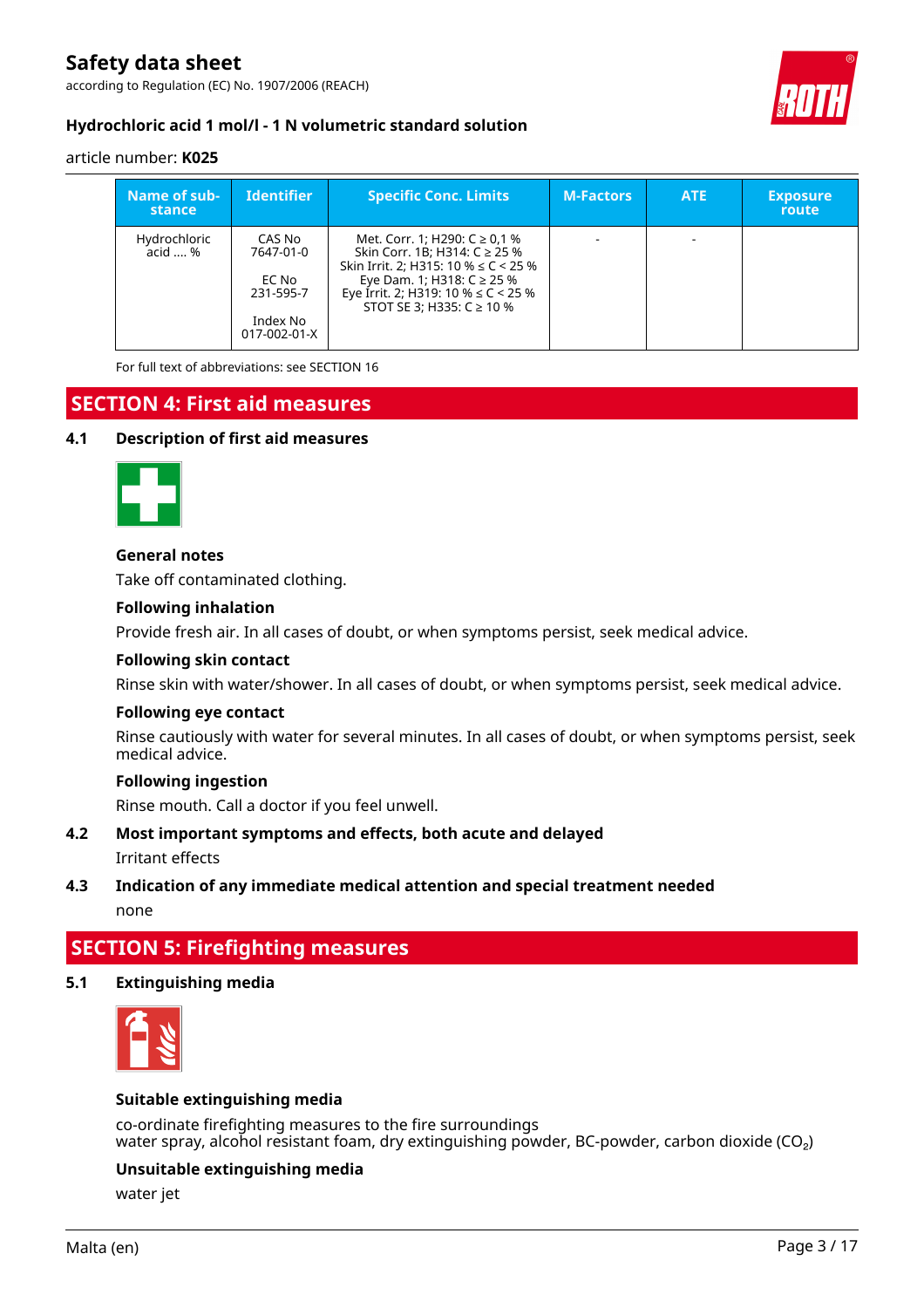according to Regulation (EC) No. 1907/2006 (REACH)



### **Hydrochloric acid 1 mol/l - 1 N volumetric standard solution**

article number: **K025**

**5.2 Special hazards arising from the substance or mixture** Non-combustible.

### **5.3 Advice for firefighters**

In case of fire and/or explosion do not breathe fumes. Fight fire with normal precautions from a reasonable distance. Wear self-contained breathing apparatus.

### **SECTION 6: Accidental release measures**

**6.1 Personal precautions, protective equipment and emergency procedures**



### **For non-emergency personnel**

Avoid contact with skin, eyes and clothes. Do not breathe vapour/spray.

### **6.2 Environmental precautions**

Keep away from drains, surface and ground water.

### **6.3 Methods and material for containment and cleaning up**

### **Advice on how to contain a spill**

Covering of drains.

### **Advice on how to clean up a spill**

Absorb with liquid-binding material (sand, diatomaceous earth, acid- or universal binding agents).

#### **Other information relating to spills and releases**

Place in appropriate containers for disposal.

### **6.4 Reference to other sections**

Hazardous combustion products: see section 5. Personal protective equipment: see section 8. Incompatible materials: see section 10. Disposal considerations: see section 13.

### **SECTION 7: Handling and storage**

### **7.1 Precautions for safe handling**

No special measures are necessary.

### **Advice on general occupational hygiene**

Wash hands before breaks and after work. Keep away from food, drink and animal feedingstuffs.

### **7.2 Conditions for safe storage, including any incompatibilities**

Keep container tightly closed.

#### **Incompatible substances or mixtures**

Observe hints for combined storage.

**Consideration of other advice:**

### **Specific designs for storage rooms or vessels**

Recommended storage temperature: 15 – 25 °C

### **7.3 Specific end use(s)**

No information available.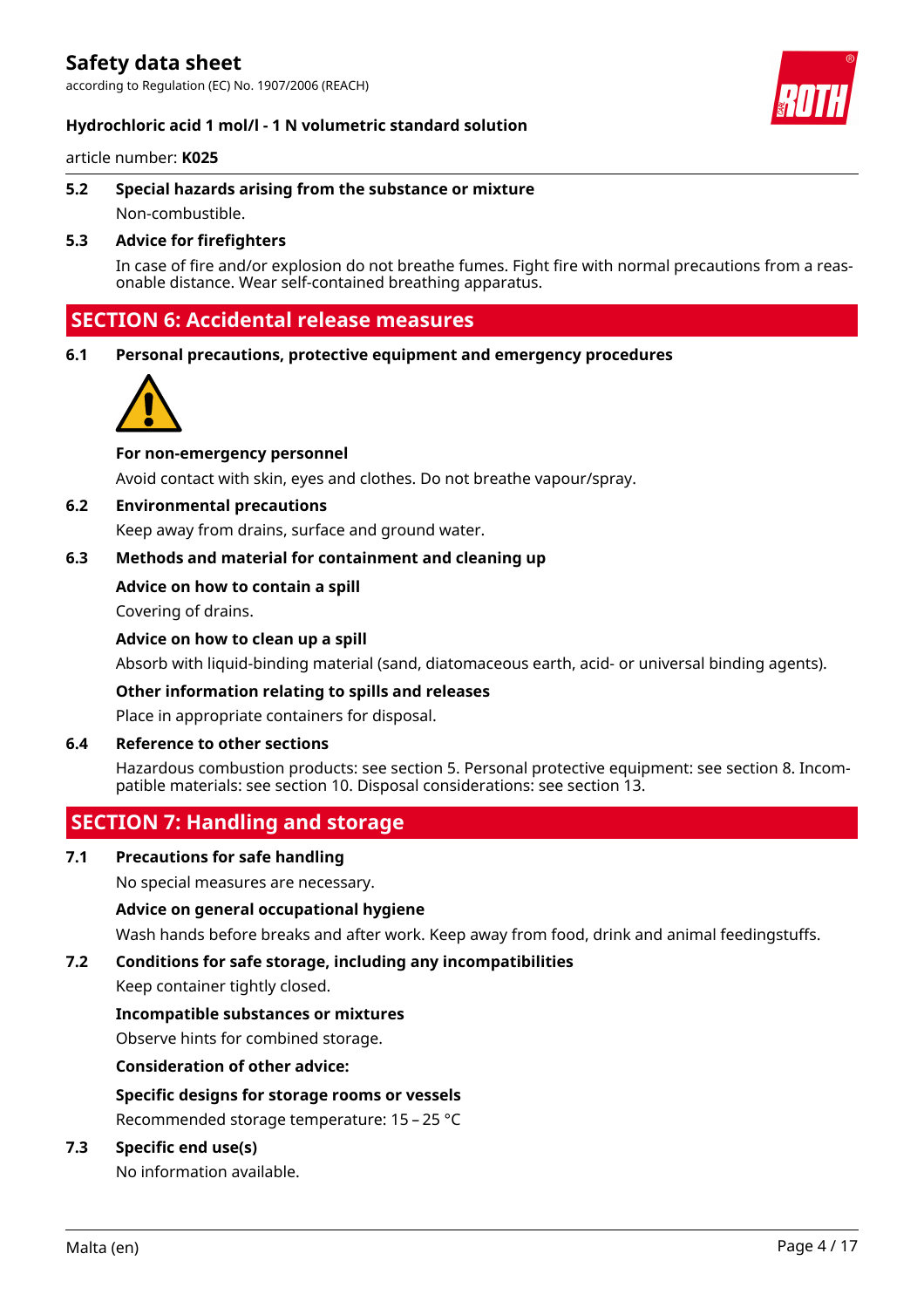according to Regulation (EC) No. 1907/2006 (REACH)



### **Hydrochloric acid 1 mol/l - 1 N volumetric standard solution**

article number: **K025**

# **SECTION 8: Exposure controls/personal protection**

### **8.1 Control parameters**

### **National limit values**

### **Occupational exposure limit values (Workplace Exposure Limits)**

| <b>Cou</b><br>ntr<br>y | <b>Name of agent</b> | <b>CAS No</b> | Identi-<br>fier | <b>TW</b><br>A<br>[pp<br>ml | <b>TWA</b><br>[mq/<br>$\left[\mathsf{m}^{\bar{\mathsf{3}}}\right]$ | <b>STE</b><br>L<br>[pp<br>$m$ ] | <b>STEL</b><br>[mq/<br>m <sup>3</sup> | <b>Ceil</b><br>ing-<br>[pp]<br>m | Ceil-<br>ing-C<br>[mg/<br>$\mathsf{m}^{\mathsf{s}}$ ] | <b>Nota-</b><br>tion | <b>Source</b>  |
|------------------------|----------------------|---------------|-----------------|-----------------------------|--------------------------------------------------------------------|---------------------------------|---------------------------------------|----------------------------------|-------------------------------------------------------|----------------------|----------------|
| EU                     | hydrogen chloride    | 7647-01-      | <b>IOELV</b>    | 5                           | 8                                                                  | 10                              | 15                                    |                                  |                                                       |                      | 2000/39/<br>EC |
| MT                     | hydrogen chloride    | 7647-01-      | <b>OELV</b>     | 5                           | 8                                                                  | 10                              | 15                                    |                                  |                                                       |                      | CAP. 424       |

**Notation**<br>Ceiling-C

Ceiling-C Ceiling value is a limit value above which exposure should not occur

Short-term exposure limit: a limit value above which exposure should not occur and which is related to a 15minute period (unless otherwise specified)

TWA Time-weighted average (long-term exposure limit): measured or calculated in relation to a reference period of 8 hours time-weighted average (unless otherwise specified)

| <b>Relevant DNELs of components of the mixture</b> |               |               |                            |                                                 |                   |                              |  |  |  |
|----------------------------------------------------|---------------|---------------|----------------------------|-------------------------------------------------|-------------------|------------------------------|--|--|--|
| Name of sub-<br><b>stance</b>                      | <b>CAS No</b> | End-<br>point | <b>Threshol</b><br>d level | <b>Protection</b><br>goal, route of<br>exposure | Used in           | <b>Exposure time</b>         |  |  |  |
| Hydrochloric acid<br>%                             | 7647-01-0     | <b>DNEL</b>   | $8 \text{ mg/m}^3$         | human, inhalat-<br>ory                          | worker (industry) | chronic - local ef-<br>fects |  |  |  |
| Hydrochloric acid<br>%                             | 7647-01-0     | <b>DNEL</b>   | $15 \text{ mg/m}^3$        | human, inhalat-<br>ory                          | worker (industry) | acute - local ef-<br>fects   |  |  |  |

### **8.2 Exposure controls**

### **Individual protection measures (personal protective equipment)**

### **Eye/face protection**



Use safety goggle with side protection.

### **Skin protection**



### **• hand protection**

Wear suitable gloves. Chemical protection gloves are suitable, which are tested according to EN 374. For special purposes, it is recommended to check the resistance to chemicals of the protective gloves mentioned above together with the supplier of these gloves. The times are approximate values from measurements at 22 ° C and permanent contact. Increased temperatures due to heated substances, body heat etc. and a reduction of the effective layer thickness by stretching can lead to a considerable reduction of the breakthrough time. If in doubt, contact manufacturer. At an approx. 1.5 times larger / smaller layer thickness, the respective breakthrough time is doubled / halved. The data apply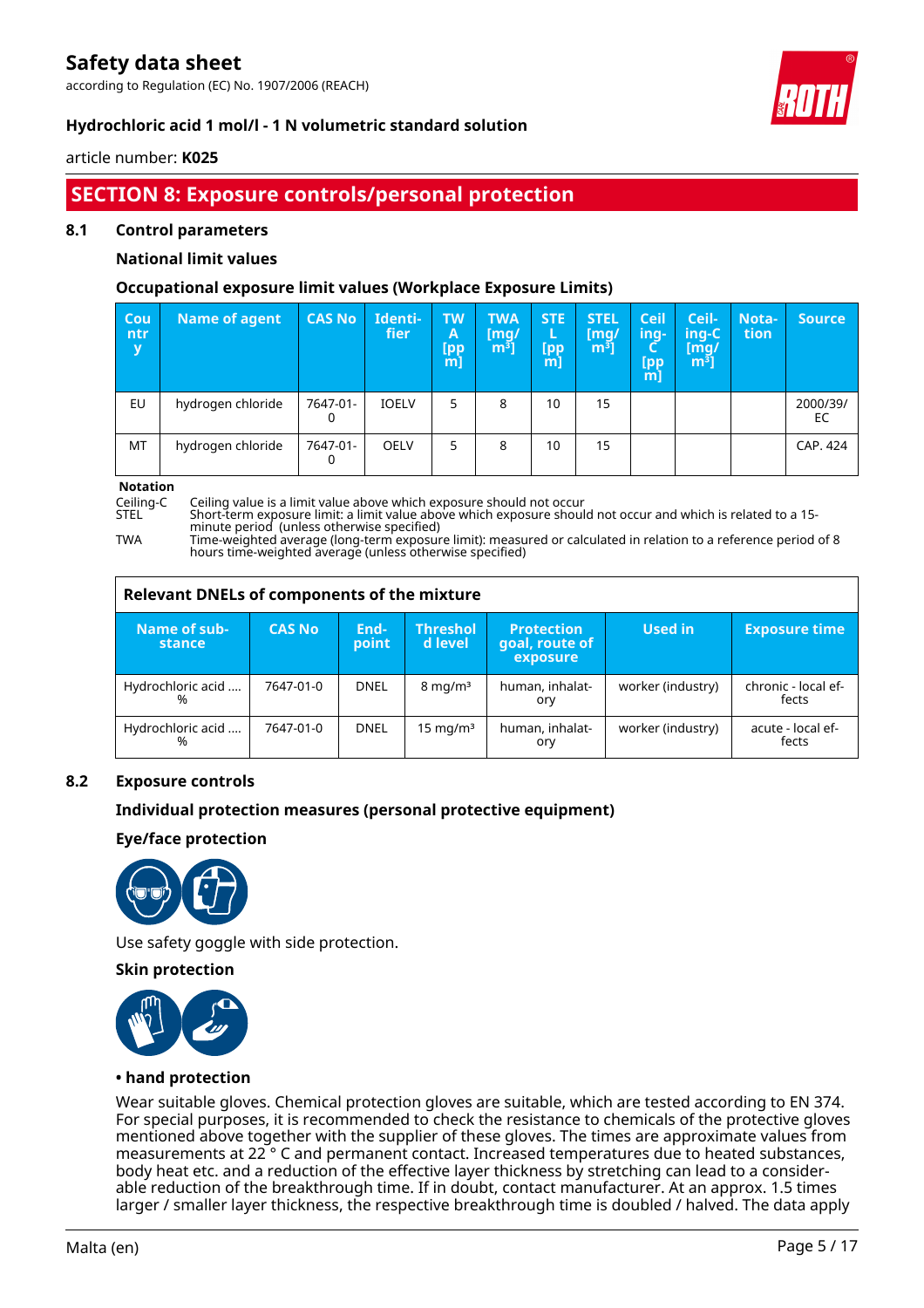

### **Hydrochloric acid 1 mol/l - 1 N volumetric standard solution**

### article number: **K025**

only to the pure substance. When transferred to substance mixtures, they may only be considered as a guide.

**• type of material**

NBR (Nitrile rubber)

**• material thickness**

>0,11 mm

**• breakthrough times of the glove material**

>480 minutes (permeation: level 6)

### **• other protection measures**

Take recovery periods for skin regeneration. Preventive skin protection (barrier creams/ointments) is recommended.

### **Respiratory protection**



Respiratory protection necessary at: Aerosol or mist formation. Type: E (against acidic gases like sulphur dioxide or hydrogen chloride, colour code: Yellow).

### **Environmental exposure controls**

Keep away from drains, surface and ground water.

## **SECTION 9: Physical and chemical properties**

### **9.1 Information on basic physical and chemical properties**

| Physical state                                              | liquid                     |
|-------------------------------------------------------------|----------------------------|
| Colour                                                      | colourless                 |
| Odour                                                       | odourless                  |
| Melting point/freezing point                                | not determined             |
| Boiling point or initial boiling point and boiling<br>range | >85 °C                     |
| Flammability                                                | non-combustible            |
| Lower and upper explosion limit                             | not determined             |
| Flash point                                                 | not determined             |
| Auto-ignition temperature                                   | not determined             |
| Decomposition temperature                                   | not relevant               |
| pH (value)                                                  | $2 - 4 (20 °C)$            |
| Kinematic viscosity                                         | not determined             |
| Solubility(ies)                                             |                            |
| Water solubility                                            | miscible in any proportion |
|                                                             |                            |

Partition coefficient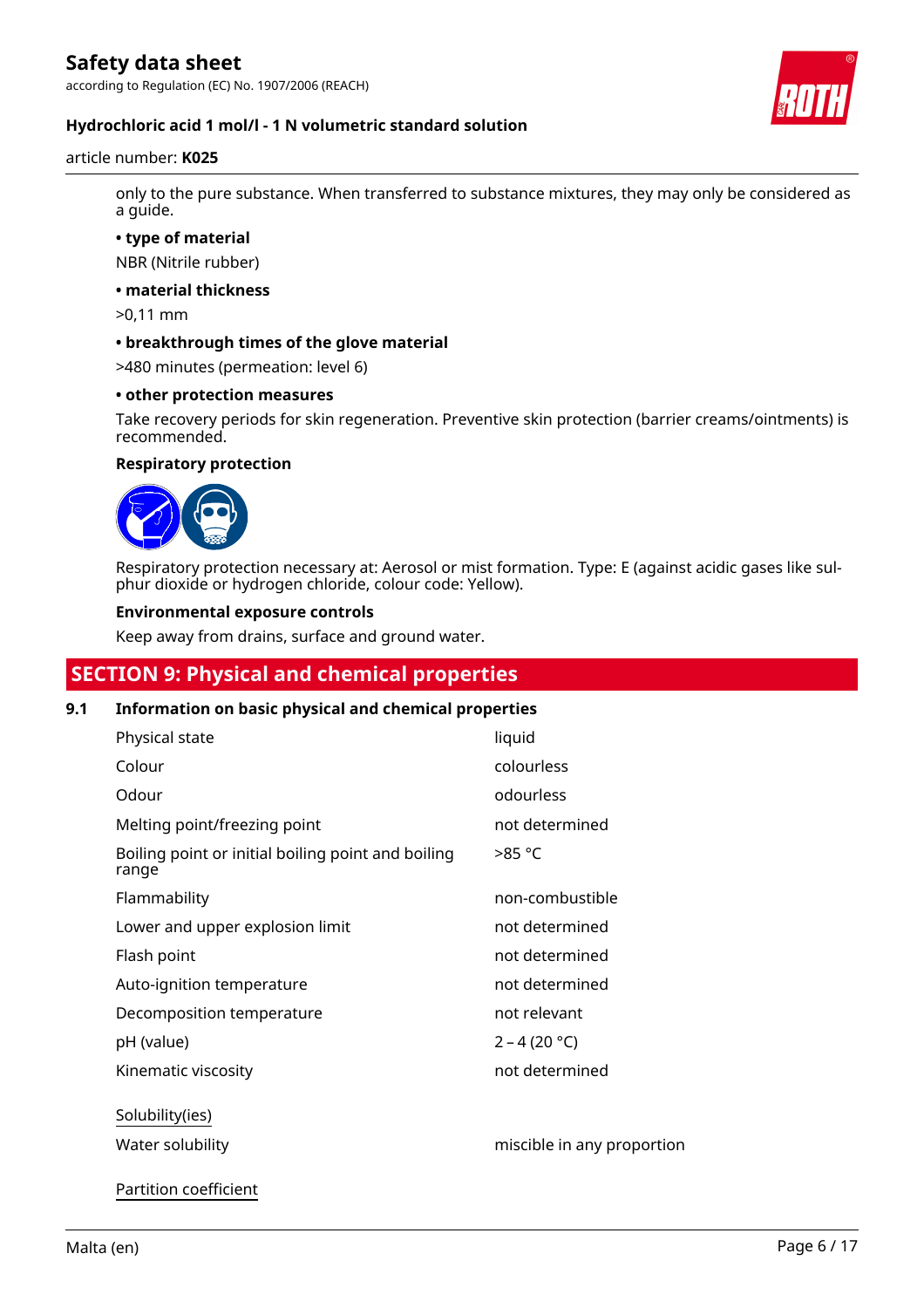according to Regulation (EC) No. 1907/2006 (REACH)



### **Hydrochloric acid 1 mol/l - 1 N volumetric standard solution**

|     | article number: <b>K025</b>                            |                                               |
|-----|--------------------------------------------------------|-----------------------------------------------|
|     | Partition coefficient n-octanol/water (log value):     | not relevant (inorganic)                      |
|     |                                                        |                                               |
|     | Vapour pressure                                        | not determined                                |
|     |                                                        |                                               |
|     | Density                                                | 1,016 $9/_{cm^3}$                             |
|     | Relative vapour density                                | information on this property is not available |
|     |                                                        |                                               |
|     | Particle characteristics                               | not relevant (liquid)                         |
|     | Other safety parameters                                |                                               |
|     | Oxidising properties                                   | none                                          |
| 9.2 | <b>Other information</b>                               |                                               |
|     | Information with regard to physical hazard<br>classes: |                                               |
|     | Corrosive to metals                                    | category 1: corrosive to metals               |
|     | Other safety characteristics:                          |                                               |
|     | Miscibility                                            | completely miscible with water                |
|     |                                                        |                                               |

### **SECTION 10: Stability and reactivity**

### **10.1 Reactivity**

Substance or mixture corrosive to metals.

### **10.2 Chemical stability**

The material is stable under normal ambient and anticipated storage and handling conditions of temperature and pressure.

### **10.3 Possibility of hazardous reactions**

**Violent reaction with:** Strong alkali

### **10.4 Conditions to avoid**

There are no specific conditions known which have to be avoided.

**10.5 Incompatible materials**

### different metals

### **10.6 Hazardous decomposition products**

Hazardous combustion products: see section 5.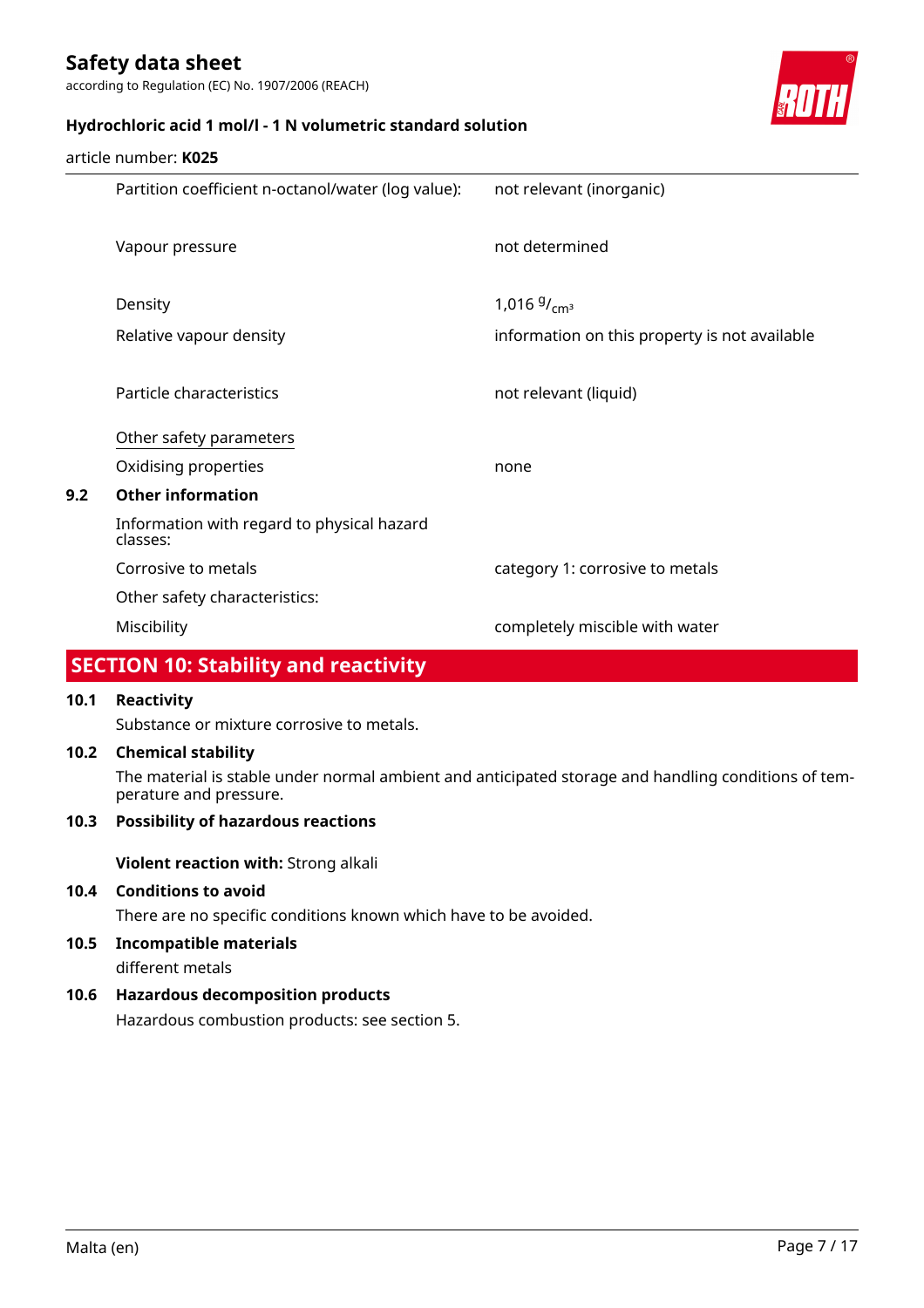according to Regulation (EC) No. 1907/2006 (REACH)



### **Hydrochloric acid 1 mol/l - 1 N volumetric standard solution**

### article number: **K025**

### **SECTION 11: Toxicological information**

**11.1 Information on hazard classes as defined in Regulation (EC) No 1272/2008** Test data are not available for the complete mixture. **Classification procedure** The method for classification of the mixture is based on ingredients of the mixture (additivity formula). **Classification according to GHS (1272/2008/EC, CLP) Acute toxicity** Shall not be classified as acutely toxic. **Skin corrosion/irritation** Shall not be classified as corrosive/irritant to skin. **Serious eye damage/eye irritation** Shall not be classified as seriously damaging to the eye or eye irritant. **Respiratory or skin sensitisation** Shall not be classified as a respiratory or skin sensitiser. **Germ cell mutagenicity** Shall not be classified as germ cell mutagenic. **Carcinogenicity** Shall not be classified as carcinogenic. **Reproductive toxicity** Shall not be classified as a reproductive toxicant. **Specific target organ toxicity - single exposure** Shall not be classified as a specific target organ toxicant (single exposure). **Specific target organ toxicity - repeated exposure** Shall not be classified as a specific target organ toxicant (repeated exposure). **Aspiration hazard** Shall not be classified as presenting an aspiration hazard. **Symptoms related to the physical, chemical and toxicological characteristics • If swallowed** Data are not available. **• If in eyes** Data are not available. **• If inhaled** Data are not available. **• If on skin** Data are not available. **• Other information** Due to its pH value (see section 9), irritation of the skin and eyes cannot be ruled out Malta (en) Page 8 / 17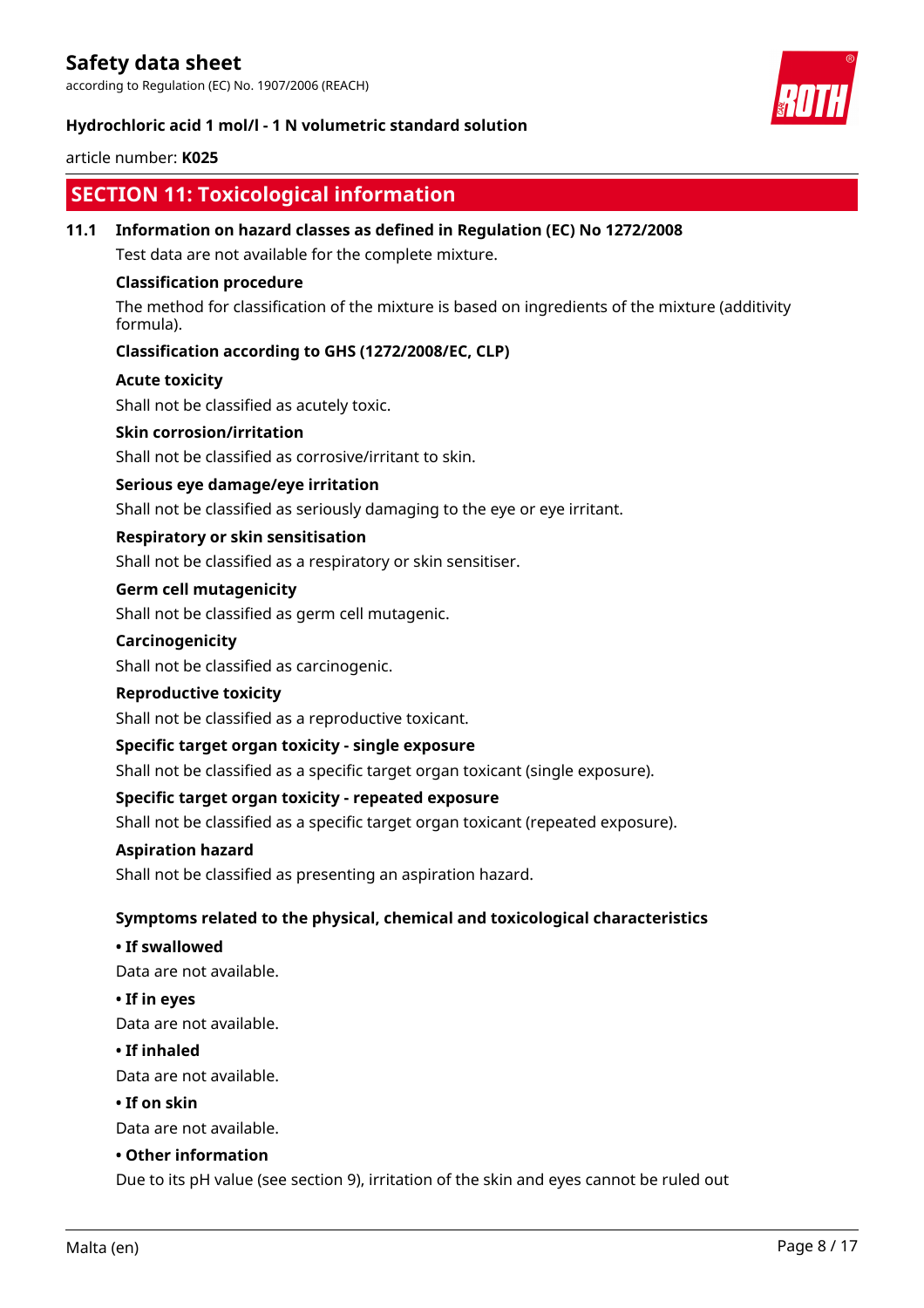

### **Hydrochloric acid 1 mol/l - 1 N volumetric standard solution**

article number: **K025**

- **11.2 Endocrine disrupting properties** None of the ingredients are listed.
- **11.3 Information on other hazards** There is no additional information.

# **SECTION 12: Ecological information**

### **12.1 Toxicity**

Shall not be classified as hazardous to the aquatic environment.

### **Biodegradation**

The methods for determining the biological degradability are not applicable to inorganic substances.

**12.2 Process of degradability** Data are not available.

- **12.3 Bioaccumulative potential** Data are not available.
- **12.4 Mobility in soil** Data are not available.
- **12.5 Results of PBT and vPvB assessment** Data are not available.
- **12.6 Endocrine disrupting properties** None of the ingredients are listed.
- **12.7 Other adverse effects** Data are not available.

# **SECTION 13: Disposal considerations**

### **13.1 Waste treatment methods**



This material and its container must be disposed of as hazardous waste. Dispose of contents/container in accordance with local/regional/national/international regulations.

### **Sewage disposal-relevant information**

Do not empty into drains.

### **Waste treatment of containers/packagings**

It is a dangerous waste; only packagings which are approved (e.g. acc. to ADR) may be used.

#### **13.2 Relevant provisions relating to waste**

The allocation of waste identity numbers/waste descriptions must be carried out according to the EEC, specific to the industry and process. Waste catalogue ordinance (Germany).

### **13.3 Remarks**

Waste shall be separated into the categories that can be handled separately by the local or national waste management facilities. Please consider the relevant national or regional provisions.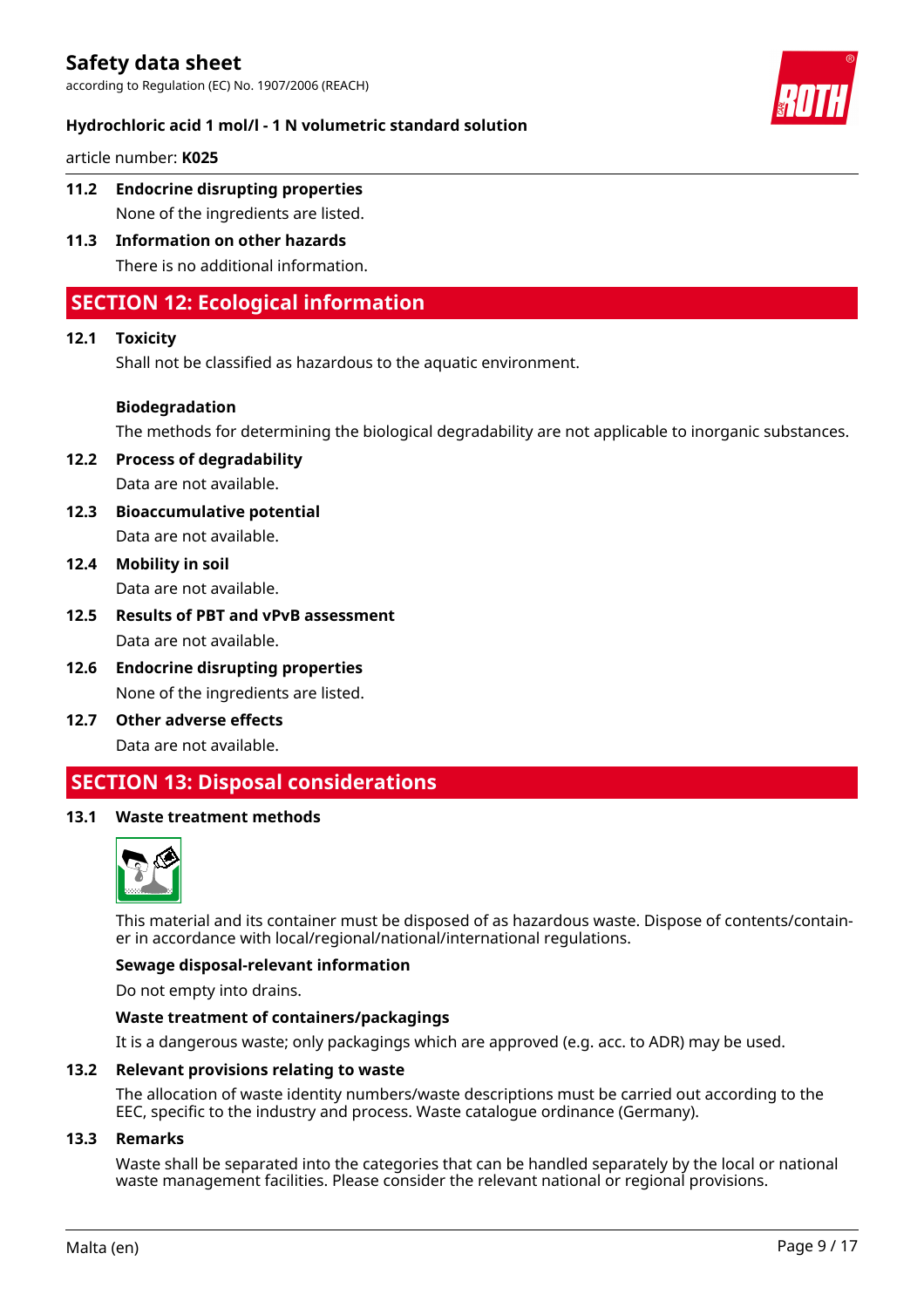according to Regulation (EC) No. 1907/2006 (REACH)



### **Hydrochloric acid 1 mol/l - 1 N volumetric standard solution**

article number: **K025**

|      | <b>SECTION 14: Transport information</b>                                                  |                                                                            |  |  |  |  |
|------|-------------------------------------------------------------------------------------------|----------------------------------------------------------------------------|--|--|--|--|
| 14.1 | UN number or ID number                                                                    |                                                                            |  |  |  |  |
|      | ADR/RID/ADN                                                                               | <b>UN 1789</b>                                                             |  |  |  |  |
|      | IMDG-Code                                                                                 | <b>UN 1789</b>                                                             |  |  |  |  |
|      | ICAO-TI                                                                                   | <b>UN 1789</b>                                                             |  |  |  |  |
| 14.2 | UN proper shipping name                                                                   |                                                                            |  |  |  |  |
|      | ADR/RID/ADN                                                                               | <b>HYDROCHLORIC ACID</b>                                                   |  |  |  |  |
|      | IMDG-Code                                                                                 | <b>HYDROCHLORIC ACID</b>                                                   |  |  |  |  |
|      | ICAO-TI                                                                                   | Hydrochloric acid                                                          |  |  |  |  |
| 14.3 | <b>Transport hazard class(es)</b>                                                         |                                                                            |  |  |  |  |
|      | ADR/RID/ADN                                                                               | 8                                                                          |  |  |  |  |
|      | IMDG-Code                                                                                 | 8                                                                          |  |  |  |  |
|      | <b>ICAO-TI</b>                                                                            | 8                                                                          |  |  |  |  |
| 14.4 | <b>Packing group</b>                                                                      |                                                                            |  |  |  |  |
|      | ADR/RID/ADN                                                                               | III                                                                        |  |  |  |  |
|      | IMDG-Code                                                                                 | III                                                                        |  |  |  |  |
|      | <b>ICAO-TI</b>                                                                            | III                                                                        |  |  |  |  |
| 14.5 | <b>Environmental hazards</b>                                                              | non-environmentally hazardous acc. to the dan-<br>gerous goods regulations |  |  |  |  |
| 14.6 | <b>Special precautions for user</b>                                                       |                                                                            |  |  |  |  |
|      | Provisions for dangerous goods (ADR) should be complied within the premises.              |                                                                            |  |  |  |  |
| 14.7 | Maritime transport in bulk according to IMO instruments                                   |                                                                            |  |  |  |  |
|      | The cargo is not intended to be carried in bulk.                                          |                                                                            |  |  |  |  |
| 14.8 | <b>Information for each of the UN Model Regulations</b>                                   |                                                                            |  |  |  |  |
|      | Transport of dangerous goods by road, rail and inland waterway (ADR/RID/ADN) - Additional |                                                                            |  |  |  |  |

# **information** Proper shipping name **HYDROCHLORIC ACID** Particulars in the transport document UN1789, HYDROCHLORIC ACID, 8, III, (E)

| Classification code      | C <sub>1</sub> |
|--------------------------|----------------|
| Danger label(s)          | 8              |
| 业                        |                |
| Special provisions (SP)  | 520            |
| Excepted quantities (EQ) | E <sub>1</sub> |
| Limited quantities (LQ)  | 5 L            |
| Transport category (TC)  | 3              |
|                          |                |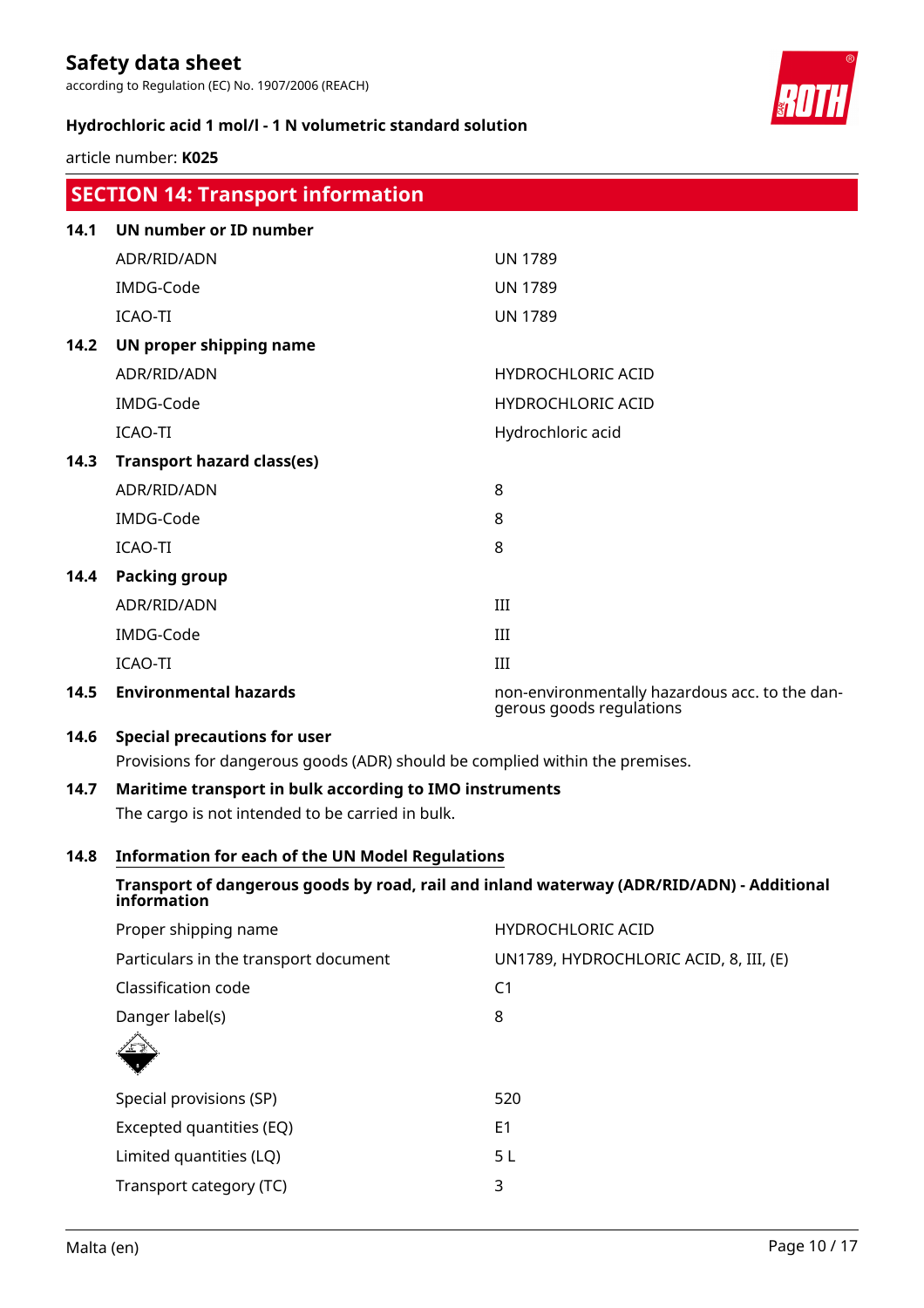according to Regulation (EC) No. 1907/2006 (REACH)



### **Hydrochloric acid 1 mol/l - 1 N volumetric standard solution**

| Tunnel restriction code (TRC)                                                      | E                                 |
|------------------------------------------------------------------------------------|-----------------------------------|
| Hazard identification No                                                           | 80                                |
| <b>International Maritime Dangerous Goods Code (IMDG) - Additional information</b> |                                   |
| Proper shipping name                                                               | HYDROCHLORIC ACID                 |
| Particulars in the shipper's declaration                                           | UN1789, HYDROCHLORIC ACID, 8, III |
| Marine pollutant                                                                   |                                   |
| Danger label(s)                                                                    | 8                                 |
|                                                                                    |                                   |
|                                                                                    |                                   |
| Special provisions (SP)                                                            | 223                               |
| Excepted quantities (EQ)                                                           | E1                                |
| Limited quantities (LQ)                                                            | 5L                                |
| EmS                                                                                | F-A, S-B                          |
| Stowage category                                                                   | $\mathsf{C}$                      |
| <b>Segregation group</b>                                                           | 1 - Acids                         |
| International Civil Aviation Organization (ICAO-IATA/DGR) - Additional information |                                   |
| Proper shipping name                                                               | Hydrochloric acid                 |
| Particulars in the shipper's declaration                                           | UN1789, Hydrochloric acid, 8, III |
| Danger label(s)                                                                    | 8                                 |
|                                                                                    |                                   |
|                                                                                    |                                   |
| Special provisions (SP)                                                            | A <sub>3</sub>                    |
| Excepted quantities (EQ)                                                           | E <sub>1</sub>                    |
| Limited quantities (LQ)                                                            | 1 <sub>L</sub>                    |

## **SECTION 15: Regulatory information**

# **15.1 Safety, health and environmental regulations/legislation specific for the substance or mixture Relevant provisions of the European Union (EU)**

**Restrictions according to REACH, Annex XVII**

| Dangerous substances with restrictions (REACH, Annex XVII)                                             |                                                                                                          |  |     |    |  |  |  |  |  |
|--------------------------------------------------------------------------------------------------------|----------------------------------------------------------------------------------------------------------|--|-----|----|--|--|--|--|--|
| <b>Name of substance</b><br><b>Restriction</b><br><b>Name acc. to inventory</b><br><b>CAS No</b><br>Nο |                                                                                                          |  |     |    |  |  |  |  |  |
| Hydrochloric acid  %                                                                                   | this product meets the criteria for<br>classification in accordance with Reg-<br>ulation No 1272/2008/EC |  | R3  |    |  |  |  |  |  |
| Hydrochloric acid  %                                                                                   | substances in tattoo inks and perman-<br>ent make-up                                                     |  | R75 | 75 |  |  |  |  |  |

**Legend**

R3 1. Shall not be used in: - ornamental articles intended to produce light or colour effects by means of different phases, for example in orna-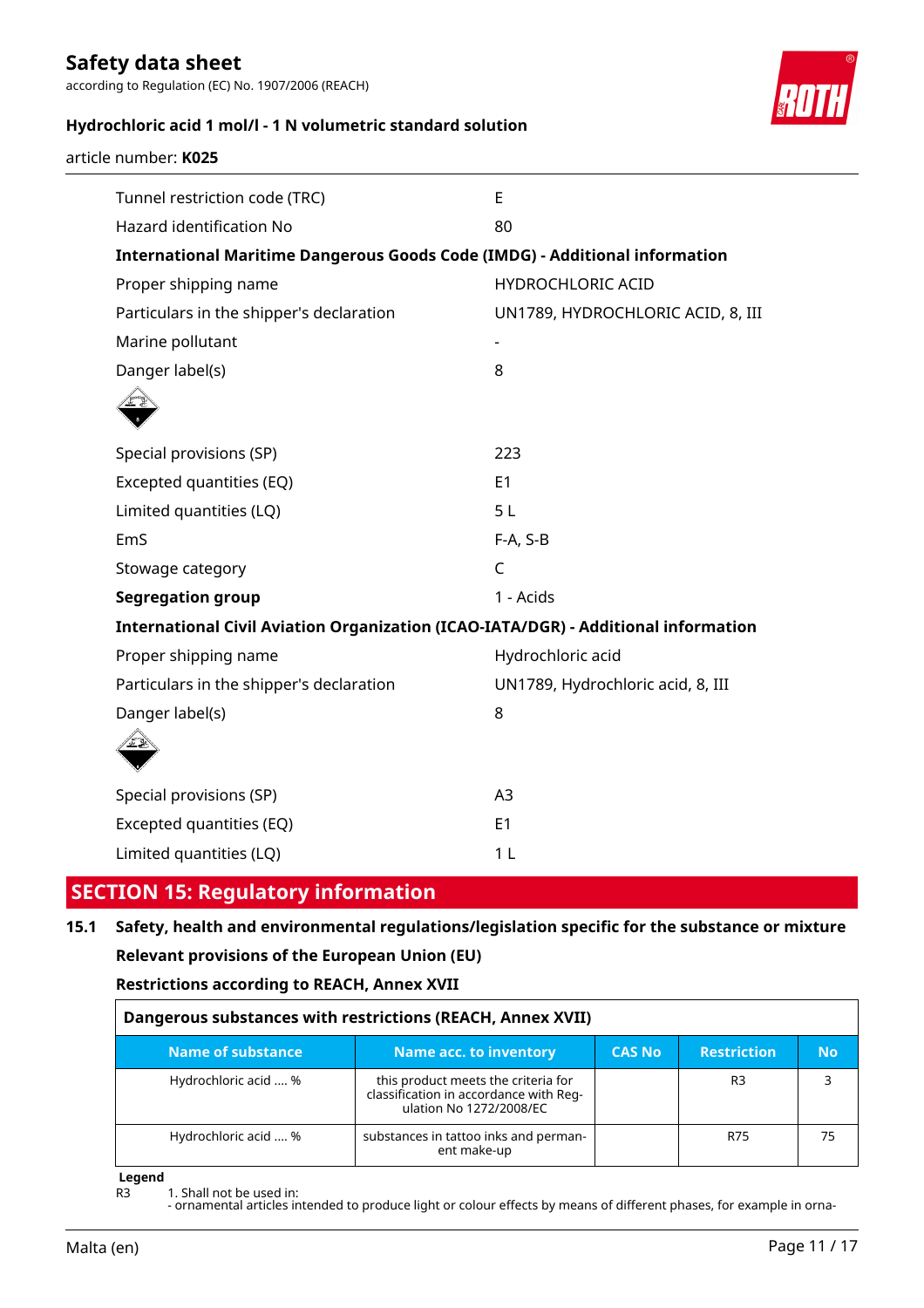

### **Hydrochloric acid 1 mol/l - 1 N volumetric standard solution**

### article number: **K025**

#### **Legend**

mental lamps and ashtrays, - tricks and jokes,

- games for one or more participants, or any article intended to be used as such, even with ornamental aspects,

2. Articles not complying with paragraph 1 shall not be placed on the market.

3. Shall not be placed on the market if they contain a colouring agent, unless required for fiscal reasons, or perfume, or both, if they:

— can be used as fuel in decorative oil lamps for supply to the general public, and

— present an aspiration hazard and are labelled with H304.

4. Decorative oil lamps for supply to the general public shall not be placed on the market unless they conform to the European Standard on Decorative oil lamps (EN 14059) adopted by the European Committee for Standardisation (CEN).

5. Without prejudice to the implementation of other Union provisions relating to the classification, labelling and packaging of substances and mixtures, suppliers shall ensure, before the placing on the market, that the following requirements are met:

(a) lamp oils, labelled with H304, intended for supply to the general public are visibly, legibly and indelibly marked as follows: "Keep lamps filled with this liquid out of the reach of children"; and, by 1 December 2010, "Just a sip of lamp oil – or even sucking the wick of lamps – may lead to life-threatening lung damage";

(b) grill lighter fluids, labelled with H304, intended for supply to the general public are legibly and indelibly marked by 1 December 2010 as follows: 'Just a sip of grill lighter fluid may lead to life threatening lung damage'; (c) lamps oils and grill lighters, labelled with H304, intended for supply to the general public are packaged in black opaque containers not exceeding 1 litre by 1 December 2010.';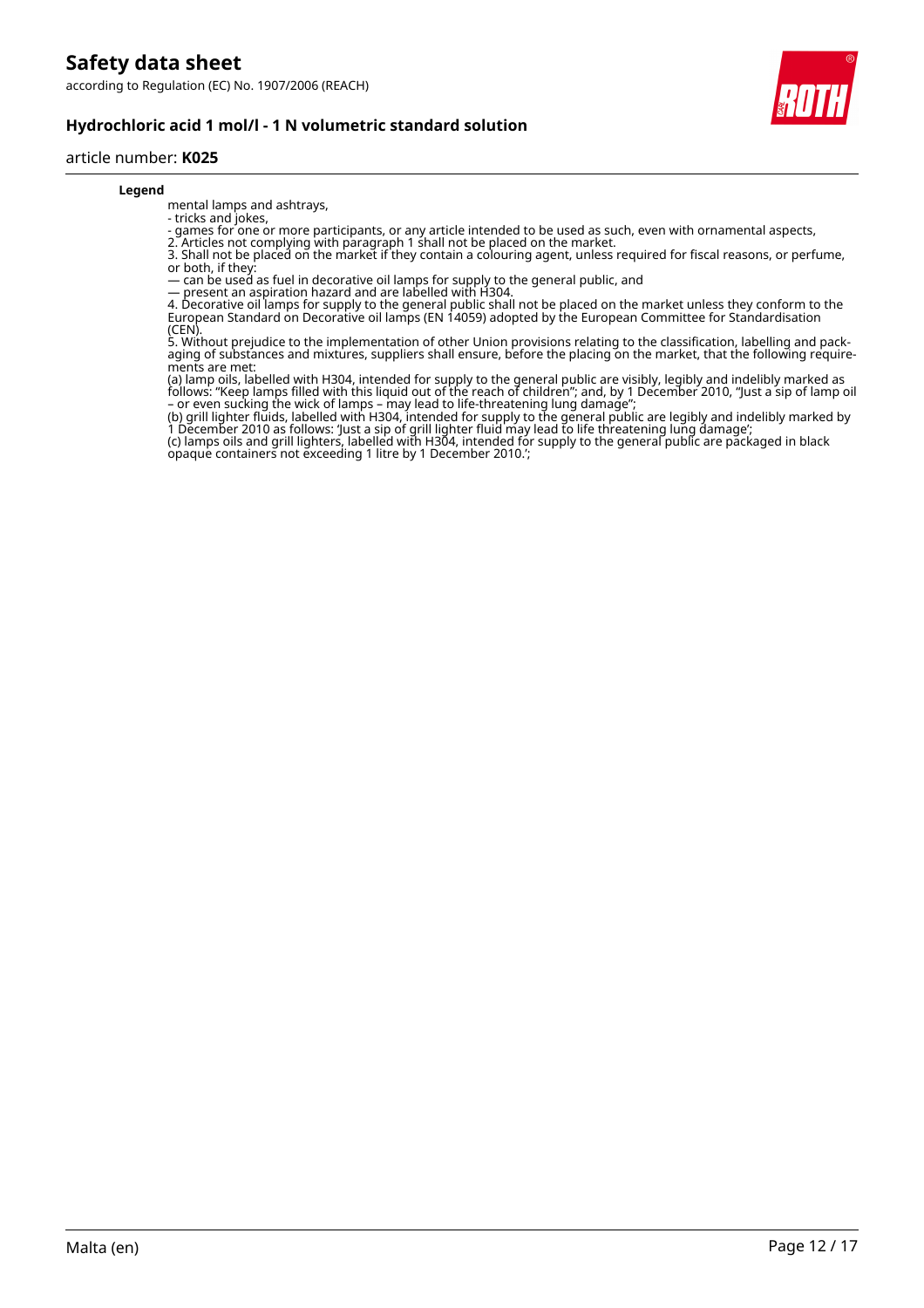

### **Hydrochloric acid 1 mol/l - 1 N volumetric standard solution**

#### article number: **K025**

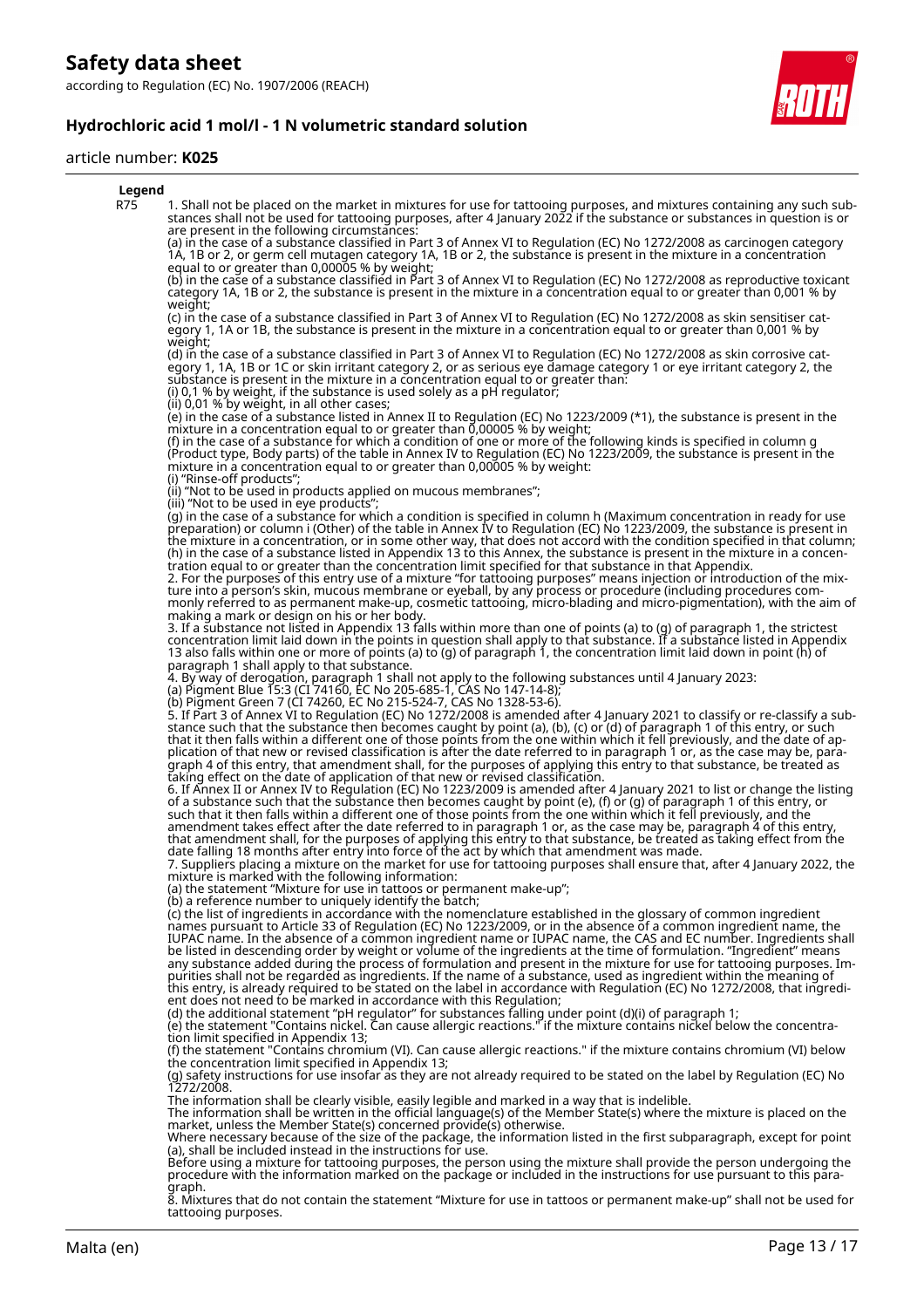### **Hydrochloric acid 1 mol/l - 1 N volumetric standard solution**

### article number: **K025**

#### **Legend**

9. This entry does not apply to substances that are gases at temperature of 20 °C and pressure of 101,3 kPa, or generate a vapour pressure of more than 300 kPa at temperature of 50 °C, with the exception of formaldehyde (CAS No 50- 00-0, EC No 200-001-8).

10. This entry does not apply to the placing on the market of a mixture for use for tattooing purposes, or to the use of a mixture for tattooing purposes, when placed on the market exclusively as a medical device or an accessory to a medical device, within the meaning of Regulation (EU) 2017/745, or when used exclusively as a medical device or an accessory to a medical device, within the same meaning. Where the placing on the market or use may not be exclusively as a medical device or an accessory to a medical device, the requirements of Regulation (EU) 2017/745 and of this Regulation shall apply cumulatively.

### **List of substances subject to authorisation (REACH, Annex XIV)/SVHC - candidate list**

None of the ingredients are listed. (Or Concentration of the substance in a mixture: <0.1 % Mass concentration)

#### **Seveso Directive**

| 2012/18/EU (Seveso III) |                                              |                                                                                            |              |
|-------------------------|----------------------------------------------|--------------------------------------------------------------------------------------------|--------------|
| <b>No</b>               | <b>Dangerous substance/hazard categories</b> | Qualifying quantity (tonnes) for the application of lower and upper-tier re-<br>quirements | <b>Notes</b> |
|                         | not assigned                                 |                                                                                            |              |

#### **Deco-Paint Directive**

| <b>VOC content</b> | 0 %<br>0.91 |
|--------------------|-------------|
|                    | -u          |

#### **Industrial Emissions Directive (IED)**

| VOC content                                 | $0\%$   |
|---------------------------------------------|---------|
| VOC content<br>Water content was discounted | $-0.9/$ |

### **Directive on the restriction of the use of certain hazardous substances in electrical and electronic equipment (RoHS)**

none of the ingredients are listed

### **Regulation concerning the establishment of a European Pollutant Release and Transfer Register (PRTR)**

none of the ingredients are listed

### **Water Framework Directive (WFD)**

none of the ingredients are listed

### **Regulation on the marketing and use of explosives precursors**

none of the ingredients are listed

#### **Regulation on drug precursors**

| Name of substance    | <b>CAS No</b> | <b>Classification</b> | <b>CN Code</b> | <b>Threshold</b><br>level |
|----------------------|---------------|-----------------------|----------------|---------------------------|
| Hydrochloric acid  % | 7647-01-0     | Category 3            | 2806 10 00     |                           |

### **Regulation on substances that deplete the ozone layer (ODS)**

none of the ingredients are listed

### **Regulation concerning the export and import of hazardous chemicals (PIC)**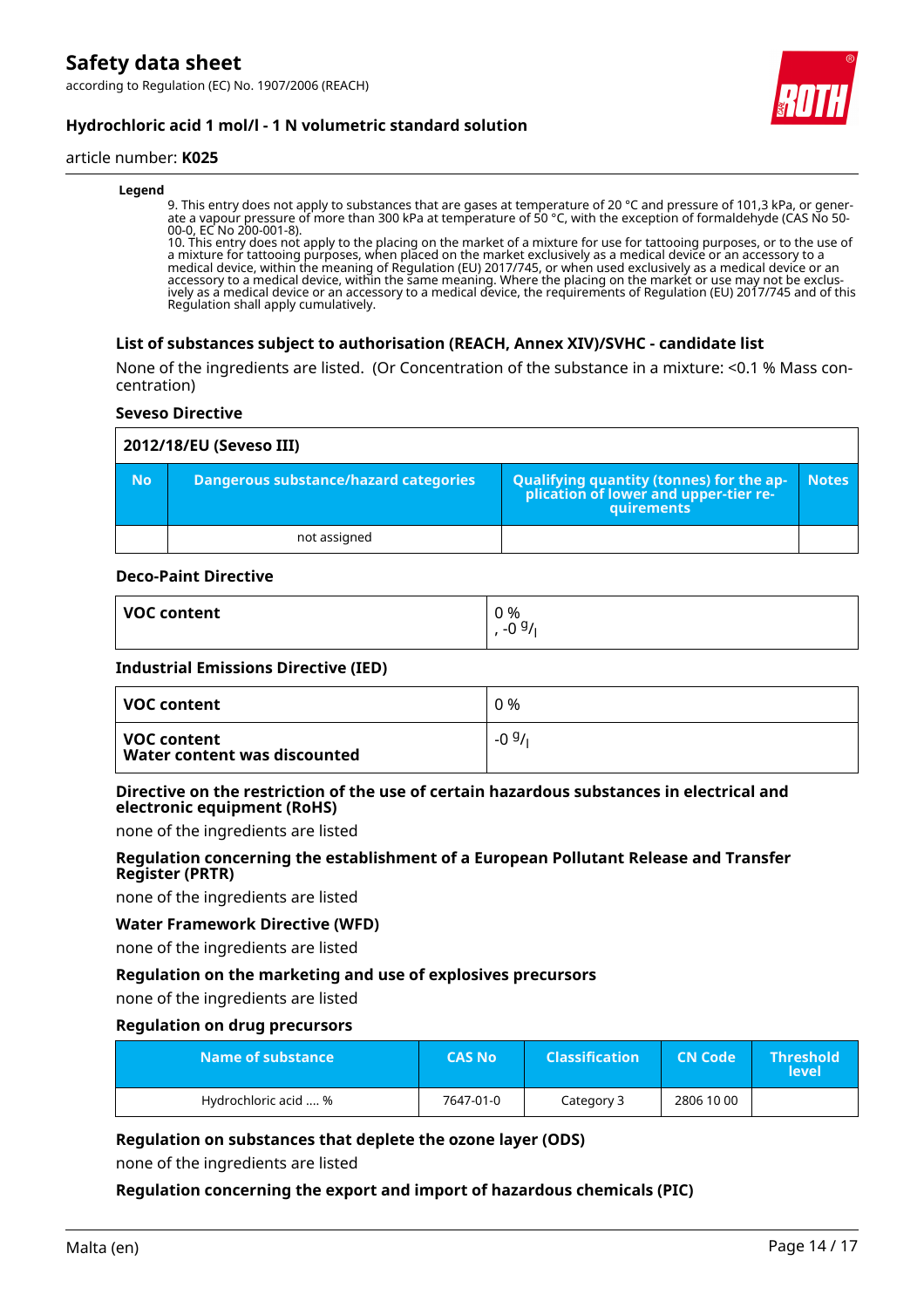according to Regulation (EC) No. 1907/2006 (REACH)



### **Hydrochloric acid 1 mol/l - 1 N volumetric standard solution**

article number: **K025**

none of the ingredients are listed

### **Regulation on persistent organic pollutants (POP)**

none of the ingredients are listed

### **Other information**

Directive 94/33/EC on the protection of young people at work. Observe employment restrictions under the Maternity Protection Directive (92/85/EEC) for expectant or nursing mothers.

### **UN Convention against Illicit Traffic in Narcotic Drugs and Psychotropic Substances**

| Name of substance    | <b>CAS No</b> | Listed in | $\mathsf{I}\mathsf{H}\mathsf{S}\ \mathsf{code}$ |
|----------------------|---------------|-----------|-------------------------------------------------|
| Hydrochloric acid  % | 7647-01-0     | Table II  | 2806.10                                         |

#### **National inventories**

| <b>Country</b> | <b>Inventory</b> | <b>Status</b>                  |
|----------------|------------------|--------------------------------|
| AU             | <b>AICS</b>      | all ingredients are listed     |
| CA             | <b>DSL</b>       | all ingredients are listed     |
| <b>CN</b>      | <b>IECSC</b>     | all ingredients are listed     |
| EU             | ECSI             | all ingredients are listed     |
| EU             | REACH Reg.       | all ingredients are listed     |
| JP             | <b>CSCL-ENCS</b> | all ingredients are listed     |
| <b>KR</b>      | KECI             | all ingredients are listed     |
| <b>MX</b>      | INSQ             | all ingredients are listed     |
| NZ             | <b>NZIOC</b>     | all ingredients are listed     |
| PH             | <b>PICCS</b>     | all ingredients are listed     |
| <b>TR</b>      | <b>CICR</b>      | not all ingredients are listed |
| <b>TW</b>      | <b>TCSI</b>      | all ingredients are listed     |
| US             | <b>TSCA</b>      | all ingredients are listed     |

**Legend**<br>AICS<br>CICR AICS Australian Inventory of Chemical Substances CICR Chemical Inventory and Control Regulation CSCL-ENCS List of Existing and New Chemical Substances (CSCL-ENCS) DSL Domestic Substances List (DSL) ECSI EC Substance Inventory (EINECS, ELINCS, NLP) IECSC Inventory of Existing Chemical Substances Produced or Imported in China INSQ National Inventory of Chemical Substances KECI Korea Existing Chemicals Inventory NZIoC New Zealand Inventory of Chemicals PICCS Philippine Inventory of Chemicals and Chemical Substances (PICCS) REACH Reg. REACH registered substances TCSI Taiwan Chemical Substance Inventory PICCS Philippine Inventory of Cher<br>REACH Reg. REACH registered substance<br>TCSI Taiwan Chemical Substance<br>TSCA Toxic Substance Control Act

# **15.2 Chemical Safety Assessment**

Chemical safety assessments for substances in this mixture were not carried out.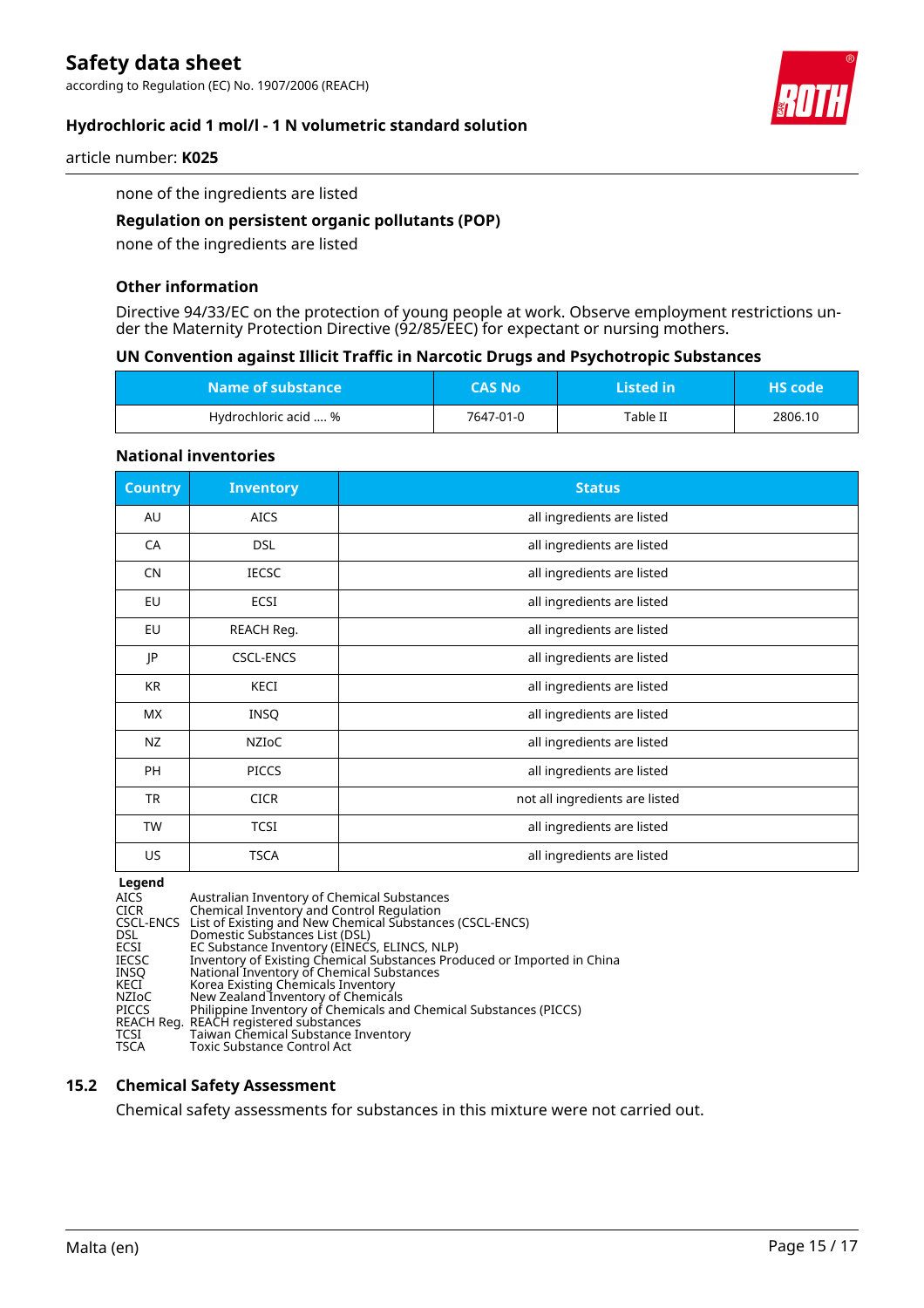according to Regulation (EC) No. 1907/2006 (REACH)



### **Hydrochloric acid 1 mol/l - 1 N volumetric standard solution**

article number: **K025**

# **SECTION 16: Other information**

### **Abbreviations and acronyms**

| Abbr.         | <b>Descriptions of used abbreviations</b>                                                                                                                                                                                       |
|---------------|---------------------------------------------------------------------------------------------------------------------------------------------------------------------------------------------------------------------------------|
| 2000/39/EC    | Commission Directive establishing a first list of indicative occupational exposure limit values in imple-<br>mentation of Council Directive 98/24/EC                                                                            |
| <b>ADN</b>    | Accord européen relatif au transport international des marchandises dangereuses par voies de naviga-<br>tion intérieures (European Agreement concerning the International Carriage of Dangerous Goods by In-<br>land Waterways) |
| <b>ADR</b>    | Accord relatif au transport international des marchandises dangereuses par route (Agreement concern-<br>ing the International Carriage of Dangerous Goods by Road)                                                              |
| ADR/RID/ADN   | Agreements concerning the International Carriage of Dangerous Goods by Road/Rail/Inland Waterways<br>(ADR/RID/ADN)                                                                                                              |
| <b>ATE</b>    | <b>Acute Toxicity Estimate</b>                                                                                                                                                                                                  |
| CAP. 424      | Occupational Health and Safety Authority Act (CAP. 424)                                                                                                                                                                         |
| CAS           | Chemical Abstracts Service (service that maintains the most comprehensive list of chemical substances)                                                                                                                          |
| Ceiling-C     | Ceiling value                                                                                                                                                                                                                   |
| <b>CLP</b>    | Regulation (EC) No 1272/2008 on classification, labelling and packaging of substances and mixtures                                                                                                                              |
| CN Code       | <b>Combined Nomenclature</b>                                                                                                                                                                                                    |
| <b>DGR</b>    | Dangerous Goods Regulations (see IATA/DGR)                                                                                                                                                                                      |
| <b>DNEL</b>   | Derived No-Effect Level                                                                                                                                                                                                         |
| EC No         | The EC Inventory (EINECS, ELINCS and the NLP-list) is the source for the seven-digit EC number, an identi-<br>fier of substances commercially available within the EU (European Union)                                          |
| <b>EINECS</b> | European Inventory of Existing Commercial Chemical Substances                                                                                                                                                                   |
| <b>ELINCS</b> | European List of Notified Chemical Substances                                                                                                                                                                                   |
| EmS           | <b>Emergency Schedule</b>                                                                                                                                                                                                       |
| Eye Dam.      | Seriously damaging to the eye                                                                                                                                                                                                   |
| Eye Irrit.    | Irritant to the eye                                                                                                                                                                                                             |
| GHS           | "Globally Harmonized System of Classification and Labelling of Chemicals" developed by the United Na-<br>tions                                                                                                                  |
| <b>HS</b>     | Harmonized Commodity Description and Coding System (Harmonized System, drawn up by the World<br>Customs Organisation)                                                                                                           |
| <b>IATA</b>   | <b>International Air Transport Association</b>                                                                                                                                                                                  |
| IATA/DGR      | Dangerous Goods Regulations (DGR) for the air transport (IATA)                                                                                                                                                                  |
| ICAO          | International Civil Aviation Organization                                                                                                                                                                                       |
| ICAO-TI       | Technical instructions for the safe transport of dangerous goods by air                                                                                                                                                         |
| <b>IMDG</b>   | International Maritime Dangerous Goods Code                                                                                                                                                                                     |
| IMDG-Code     | International Maritime Dangerous Goods Code                                                                                                                                                                                     |
| index No      | The Index number is the identification code given to the substance in Part 3 of Annex VI to Regulation<br>(EC) No 1272/2008                                                                                                     |
| IOELV         | Indicative occupational exposure limit value                                                                                                                                                                                    |
| Met. Corr.    | Substance or mixture corrosive to metals                                                                                                                                                                                        |